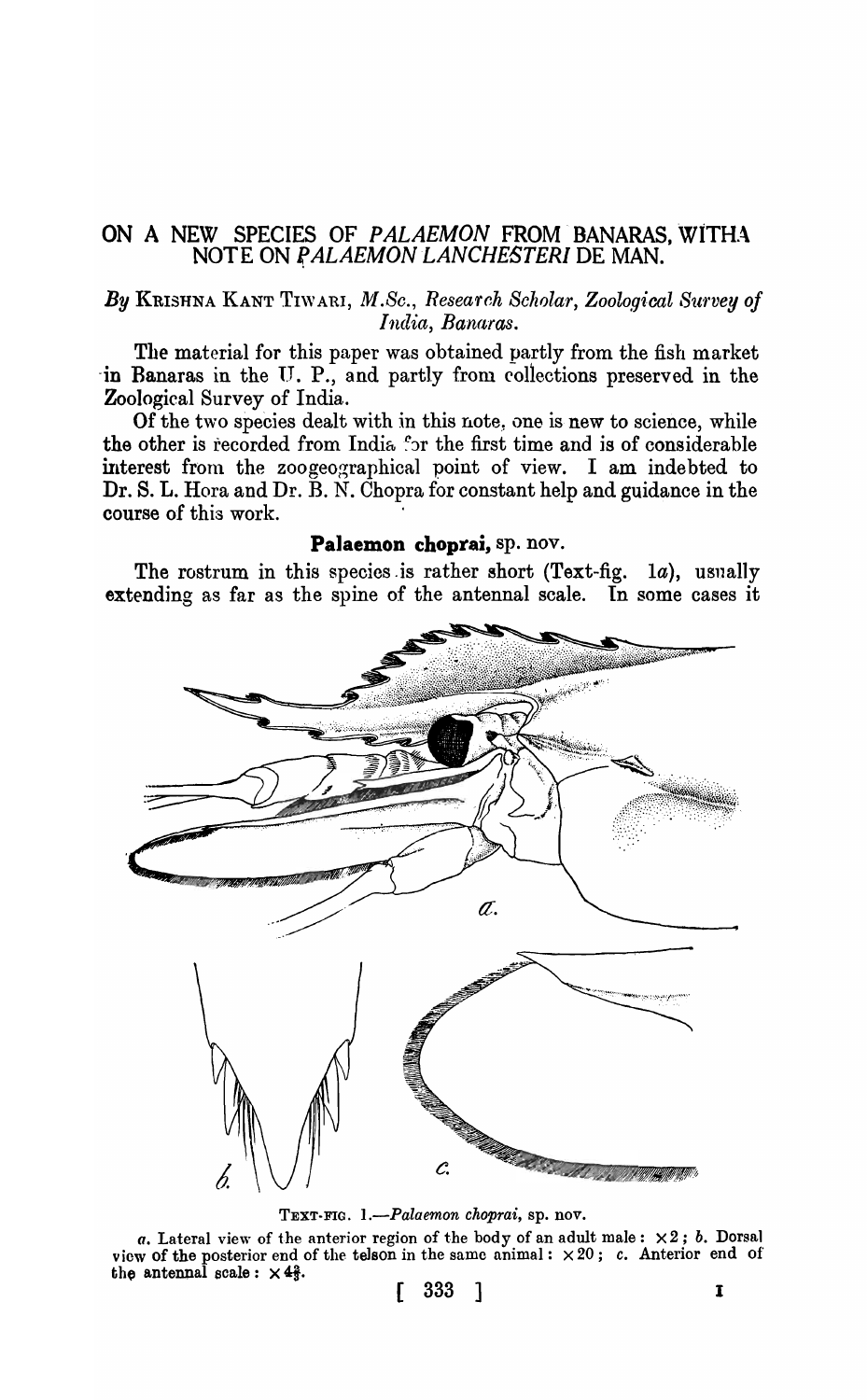just reaches the end of the antennular peduncle, and very rarely it may extend upto the end of the antennal scale. The proximal twothird of the dorsal edge of the rostrum forms an elevated, highly convex keel, very much like that in *Polaemon weberi* de Man<sup>\*</sup> (from Celebes), the distal one-third being narrow, sharp, tapering towards the apex, and occasionally slightly upturned distally. A well-marked lateral ridge separates the dorsal, deep, convex keel from the narrow ventral edge.

The proximal keel on the dorsal border of the rostrum usually bears about  $9$  or 10 teeth, rarely  $8$  or 11, the narrow distal portion carrying one or two, rarely three teeth. In the 23 specimens examined the following is the arrangement of the dorsal teeth  $:$ 

|     |    | 2 specimens bear 8 proximal teeth; |    |    |       |  |
|-----|----|------------------------------------|----|----|-------|--|
|     |    |                                    |    | ,, | 99    |  |
|     | 12 |                                    | 10 | 99 | 99    |  |
|     |    | 1 specimen bears 11                |    |    |       |  |
| and |    | 12 specimens have 1 distal tooth   |    |    |       |  |
|     | 10 |                                    |    |    | teeth |  |
|     |    | 1 specimen has                     | 3  | 99 | ,,    |  |
|     |    |                                    |    |    |       |  |

The usual number of dorsal teeth may thus be represented as  $9$  or  $10+1$ or 2, whereas the total range of variation is 8 to  $11+1$  to 3. The lower edge usually bears four or five, occasionally six teeth, which are carried on the distal two-thirds of the ventral edge, and are more or less equidistant. Of the proximal teeth on the dorsal edge, the two posterior most are more widely separated from each other and are borne on the carapace just behind the orbital border. The distal teeth are more widely spaced. When there is only one distal tooth it often stands mid $\cdot$ way between the anterior most proximal tooth and the apex, when more than one, the last tooth is usually sub-apical and smaller than the rest.

The carapace is rough and scabrous as in *Palaemon malcolmsoni*  $H.M.-Edw.$  The hepatic spine is shorter than the antennal spine. A. deep, oblique, sub-hepatic sulcus is present below the hepatic spine (Textfig. 1a). The branchial region is clearly defined by another deep groove which starts hehind the sub-hepatic sulcus and arches upwards towards the posterior border. Another groove runs dorsally for a short distance on the posterior half of the carapace.

The cornea is bro-der than the eyestalks and the ocellus is well marked. The antennular peduncle is normal in form. The lateral process of its basal segment extends upto the middle of the second segment and bears a small tooth. In dorsal view the third segment appears to be slightly longer than the second. The outer antennular flagellum <sup>~</sup>fused with its fellow of the inner side for about one-sixth of its l~ngth. The antennal scale is parallel-sided with its outer margin straight and apex oval (Text-fig.  $1c$ ).

The mandibular palp is three-segmented.

The third maxillipeds reach almost upto the middle of the antennal scale.

<sup>\*</sup> De Man, J. G., *in Max Webber's Zool. Ergeb. Niederland. Ost-Ind.* II, pp. 421-427. Taf, xxv, Fig. 33 (1892).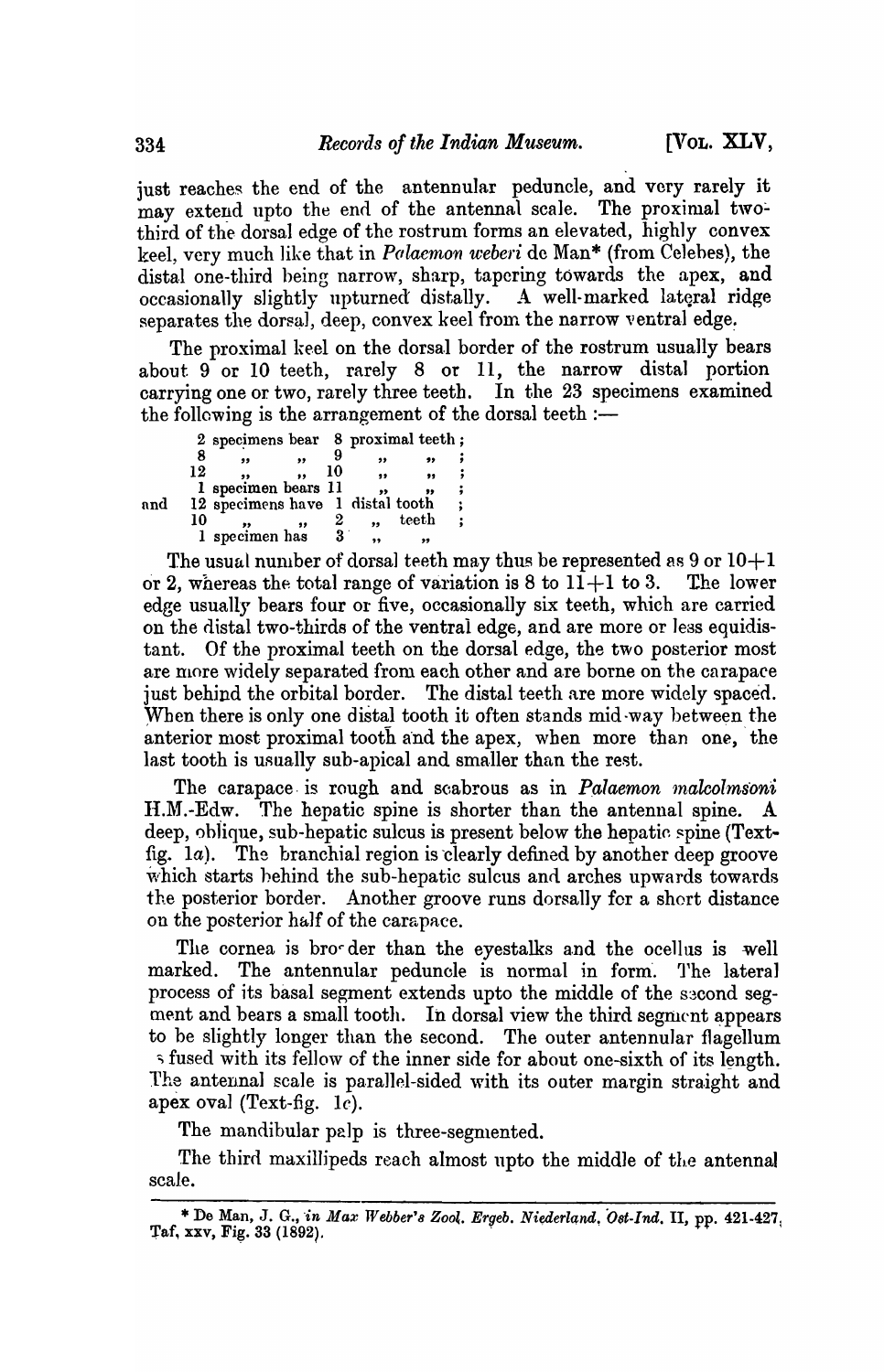The first peraeopods exceed the antennal scale by the chela and about half the carpus. In an adult male, from the Ganga at Banaras, measuring  $168.0$  mm., the first peraeopod of the right side has the following measurements (in  $num$ .) :-

| Ischium<br>13.0 | Merus<br>19.5 | Carpus<br>25.5 | Palm<br>5.0 | Finger<br>4.5 | Total<br>67.0 |
|-----------------|---------------|----------------|-------------|---------------|---------------|
|                 |               |                |             |               |               |

The merus is about three-fourths the length of the carpus; the carpus is slightly less than three times the length of the chela and is about threeeighth of the entire peraeopod. The fingers are slightly shorter in length than the palm. The fingers, lower border of the palm, inner edge of the ischium, and the basis are setosc, the rest of the ischium is scabrous.

The second peraeopods (Text-fig.  $2a$ ) are stout, subequal and always longer than the body in an adult male, being about one and a third to about one and two-thirds of the body-length. All the joints of the second peraeopods, with the exception of a major portion of the mobile finger, are beset with strong, broad-based forwardly-directed spinules. The spinules are larger on the undersurface (Text-fig. 2 d) of the merus and carpus. The remaining portions bear rather smaller spinules which continue, although scantily, on the immobile finger. Only the tip of the mobile finger is spinulose (Text-fig. 2b).

In the example from the Ganga, referred to above, the following are the dimensions of the second peraeopods  $:$ 

|       | Ischium  | Merus | Carpus | Palm | Finger | Total |
|-------|----------|-------|--------|------|--------|-------|
| Right | 35.8     | 56.0  | 72.1   | 51.9 | 32.8   | 2486  |
| Left  | $35 - 4$ | 56.6  | 71.8   | 54.0 | 33·1   | 250.9 |

The ischium is, as usual, compressed and laterally grooved. The merus is cylindrical and of more or less uniform thickness, its distal end, however, being slightly swollen (Text-fig. 2a) and thicker than the carpus. One of the characteristic features of *Palaemon choprai* is that the merus is *usually longer than the palm*. In seven adult males from Banaras, the merus is longer than the palm, while in three it is slightly shorter. In many examples from Assam and Bihar in the Zoological Survey collection, this feature of merus is constant. In this respect P. *choprai* conspicuously differs from P. malcolmsoni in which the merus *is always shorter than the palm.* Taking the total length of the entire cheliped as 100, the length of the merus is usually between  $20.8-23.0$ (average 22.0). The carpus is slenderer than the merus, cylindrical and very slightly thickened distally (Text-fig. 2a). In the male, measurements of which are given above, the length of the carpus is about eleven times its distal thickness. The average length of the carpus is about 29 per cent. of the entire peraeopod, the range of variation being from  $25\cdot 7$  per cent. to  $30\cdot 5$  per cent. The carpus, therefore, appears to be more variable in length than the merus. The palm is cylindrical, uncompressed, usually shorter than the merus. Distally there is a longitudinal groove along each side of the palm. It measures from  $20.4$  per cent. to 24·2 per cent. of the entire cheliped. The fingers are about threefifths the length of the palm (variation in percentage length being 11.9-14.7 per cent.). The tip of the mobile finger is acutely incurved  $(Text-fig. 2b)$  and is spinulose, while that of the fixed finger is less so.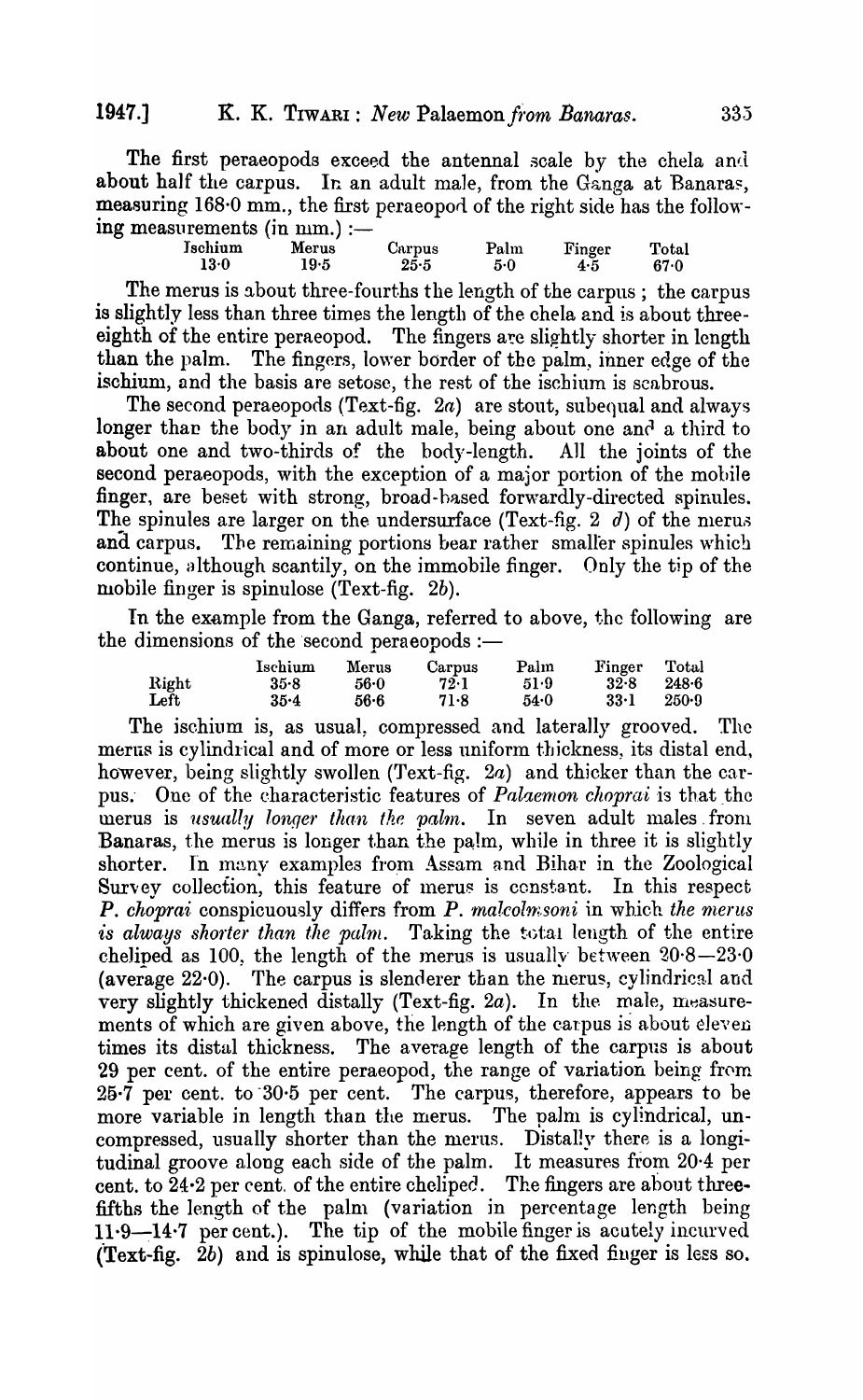

TEXT-FIG. 2 .- Palaemon choprai, sp. nov.

a. Entire left second peracopod of an adult male:  $\times 2$ ; b. Anterior half of the chela:  $\times 3\frac{1}{3}$ ; c. A tuft of hair on the finger:  $\times 3\frac{1}{3}$ ; d. Dorsal view of the anterior portion of the merus:  $\times 3\frac{1}{3}$ .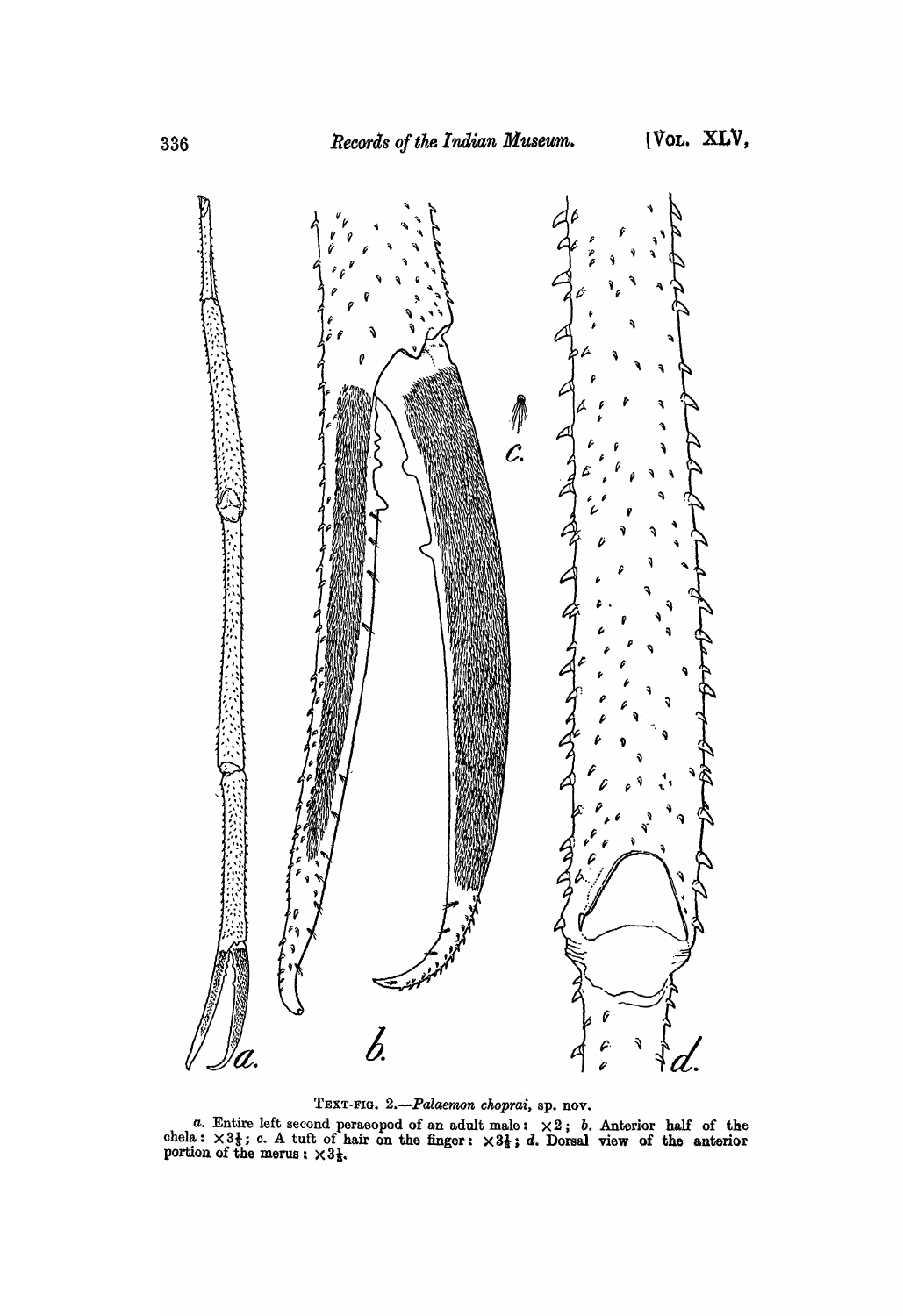The inner edge of the mobile finger is concave and bears two conical teeth; the distal tooth which is sharper, being situated at a distance of about one-third length of the finger, from the joint. The proximal tooth is situated midway between the distal tooth and the joint (Textfig. 2b) and is blunt. The mobile finger is densely pubescent except towards the tip and along the inner edge, and in the area covered with hair it is free from spinules. The outer border of the fixed finger forms a slight curve with the border of the palm, the inner, cutting edge having the same curve. This finger is sparsely spinulose and is pubescent along its dorsal and ventral surfaces. The inner edge bears a big conical tooth which fits between the two teeth of the mobile finger. This tooth is followed by a crenated ridge bearing two or three tubercles. When the fingers close, their tips cross each other, and there is a more or less narrow gap between the apposed margins, the gap being slightly wider distally.

A table of measurements of the various joints in the second peraeopods of some adult examples from Banaras is given on pages 343, 344.

The last three pairs of peraeopods are comparatively slender. With the exception of their dactyli all are scabrous. All the three pairs exceed the antennal scale by their dactyli and half of the propodites. The fifth pair is the longest. The merus is about nine to  $10$  times as long as thick and is about two and a half times longer than the carpus in the third and fourth pairs and about twice as long as the carpus in the fifth. The dactyli are slightly curved, spineless and have their outer margins fringed with setae.

The sixth abdominal somite, measured dorsally, is one and a half times as long as the fifth, and about three-fourths of the length of the telson. The telson bears the usual two pairs of dorsal spinules and ends in a rather acute apex (Text-fig. 1b). The outer sub-terminal spinules are very small, the inner pair is about twice as long as the outer and fails to reach the apex of the telson.

Appendix masculina is fully developed in all the male examples.

*Females.*--As usual in a large number of Palaemons, *P. choprai* exhibits considerable sexual dimorphism. In females, the body is usually shorter, less stout, smooth, and the second peraeopods are about half the length of the body. The rostrum is proportionately longer and the dorsal keel is not so deep as in the males. In the second pair of legs, *the propodus is shorter than the carpus,* the palm is proportionately much shorter than the merus and the ischium is much longer.

The first and second peraeopods of an egg-bearing female, 130.5 mm. in body-length, have the following measurements (in mm.) :-

|                                                                                                                                           | Ischium<br>8·1 | Merus<br>$10-9$ | Carpus<br>14·1 | Palm<br>3.2       | Finger<br>2.8 | Total<br>$39-1$    |
|-------------------------------------------------------------------------------------------------------------------------------------------|----------------|-----------------|----------------|-------------------|---------------|--------------------|
| $\begin{array}{c}\nI \,\, \text{Peraeopod} \\ \text{Left} \\ \text{II} \,\, \text{Peraeopod} \\ \text{Left} \\ \text{Left}\n \end{array}$ | 8.0<br>$15-0$  | $10-6$<br>12.2  | 14.0<br>$18-1$ | $\frac{3.2}{8.7}$ | 2.6<br>6.6    | $38 - 4$<br>$60-6$ |
|                                                                                                                                           | 14.9           | $12-3$          | 18.3           | 8.7               | 6.7           | 60.9               |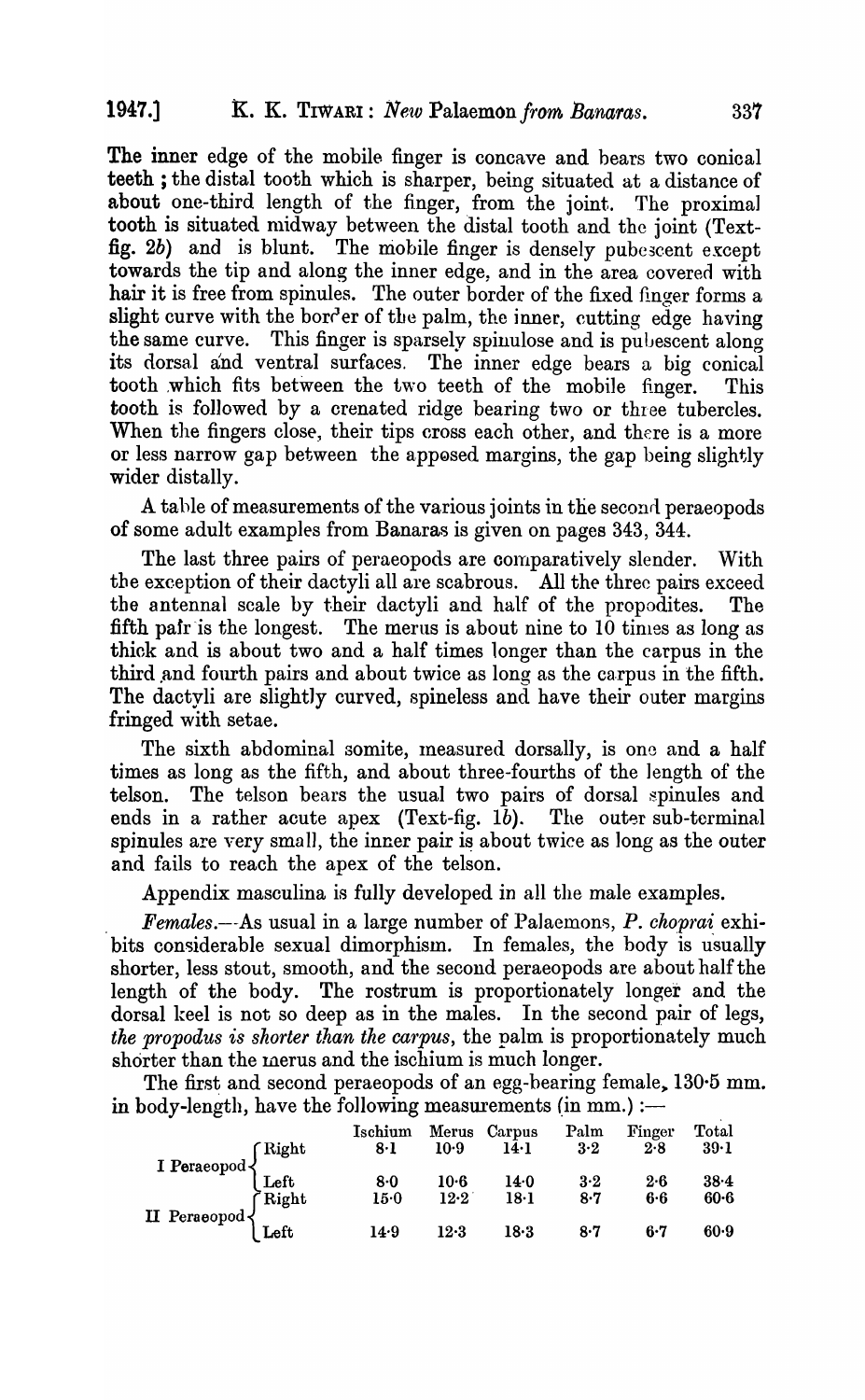It will be seen from the above measurements that both the mems and the palm are considerably shorter than the ischium in the second peraeopods.

Young.--Although no young specimens were obtained from the Ganga at Banaras. the collections in the Zoological Survey of India contain many young examples, males and females, from Assam and Bihar. In younger examples, the rostrum is longer and usually exceeds the antennal scale. The convex keel over the dorsal edge of the proximal The convex keel over the dorsal edge of the proximal half of the rostrum is not as prominent as in adult males, and the narrow distal region is as long as the proximal keeled region. The carapace is smooth, although the characteristic sculpturing is visible. The tip of the telson is more acute than in adult examples, and the inner-sub-terminal spinules at its tip are proportionately longer and nearly reach the tip.

The second peraeopods are considerably shorter than the body, usually even less than half the entire body-length in very young examples. In examples measuring below 130 mm. in body-length, the second peraeopods are shorter than the body and have nearly the same proportions as in a female. In a specimen measuring  $150.0$  mm. in total body length the chelipeds are longer than the body, and have acquired the characters of adult males. It should thus be presumed that the sexual differentiation in the adult males begins somewhere beyond  $130·0$  mm. stage and by the time the animal attains  $150.0$  mm. the chelipeds show complete secondary sexual characters.

Even in very young examples, the males can be distinguished from the females by the characteristics of their chelae, which are longer than the carpus in the males but shorter in females. The fingers are proportionately longer, keing about four-fifths of the length of the palm. In a very young male example from Bihar the fingers are longer than the  $~\text{palm.}$  In this specimen which measures 71.0 mm. (from the tip of the rostrum to the apex of the telson), the rostrum exceeds the antennal scale by about one-fifth of its length and the proximal keeled region is as long as the narrow distal portion, the former bearing 10 and the latter two teeth, whereas the lower border carries five equidistant teeth. The second peraeopods exceed. the antennal scale by the entire length of the chela and about one-third length of the carpus. The following are the measurements (in mm.) of the left leg of the second pair in this  $indivial :=$ 

| Ischium | Merus | Carpus | Palm | Fingers | Total    |
|---------|-------|--------|------|---------|----------|
| 7.0     | 7.0   | 8.0    | 4.0  | 6.5     | $32 - 5$ |

It is thus seen that the finger is more than one and a half times longer than the palm, which is half as long as the carpus. In another male individual from Assam (?), with the rostral formula  $\frac{(2)9+2}{4}$  and a body length of  $91·0$  mm. the second peraeopods show the following dimen $sions :=$ 

|               | Ischium Merus Carpus Palm Finger Total |     |             |      |              |      |
|---------------|----------------------------------------|-----|-------------|------|--------------|------|
|               | 7.7                                    |     | 7.2 9.0 5.6 |      | $4.6$ $34.1$ |      |
| Right<br>Left | 10.1                                   | 9.2 | -114 -      | 6. L | 6.9          | 43.4 |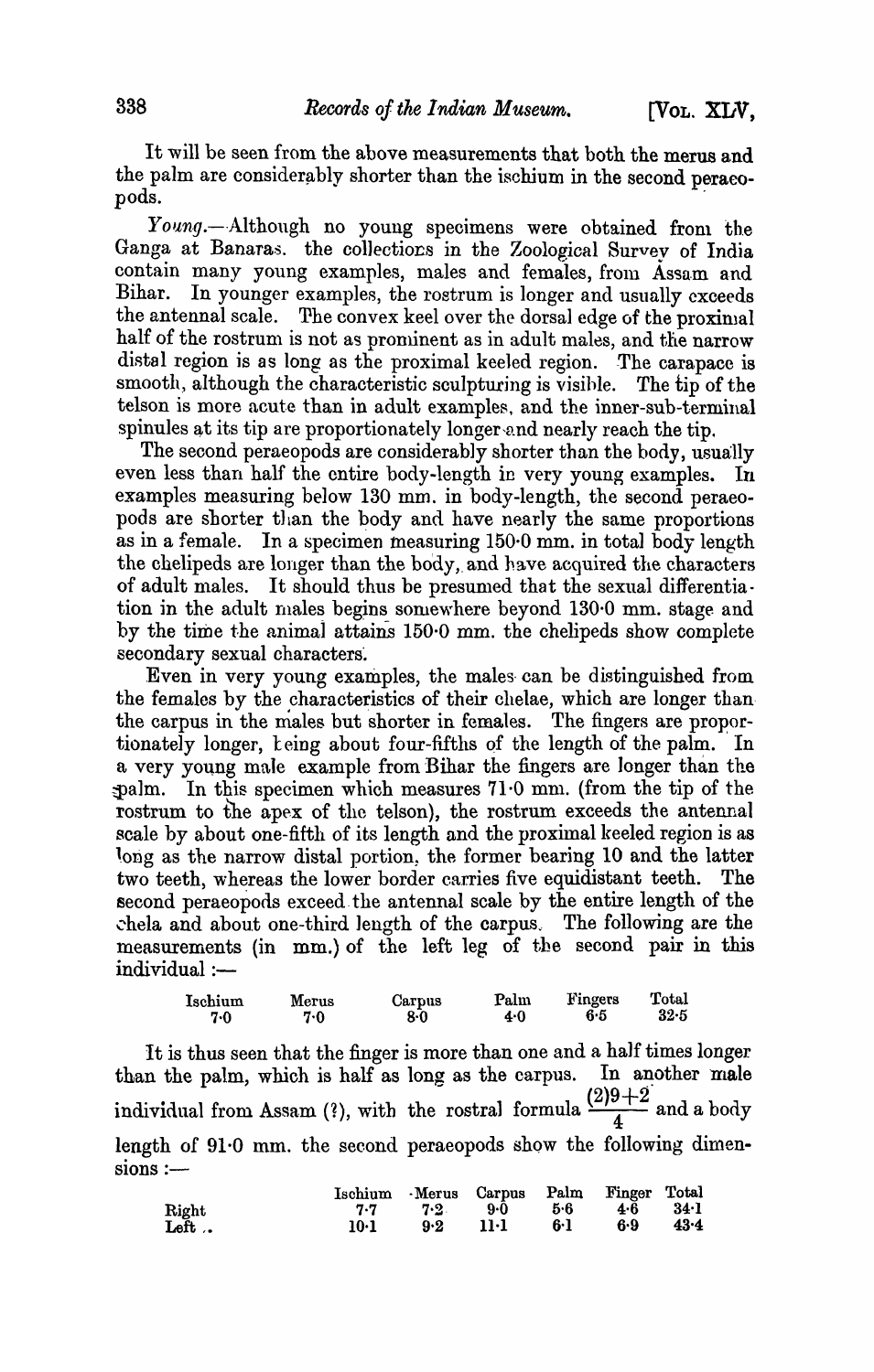In this case also the propodus is longer than the carpus and the finger slightly longer than the palm in the left leg.

A study of *P. choprai* at various stages of growth yields the following information which, on detailed investigations may appear to be applicable to a large number of other species of *Palaemon*.

In *P. choprai* (i) sexual dimorphism appears at quite an early stage, the chelae being shorter than the carpus in females and longer in males; and (ii) in young males the fingers are proportionately long and in very young specimens are longer than the palm. An examination of the-large collection in the Zoological Survey of India has shown that these characters are found in the young of many other species of *Palaemon* also.

*Affinities: Palaemon choprai* resembles *Palaemon weberi* .de Man *(loc. cit)* in the shape of its rostrum and rostral formula but can be easily distinguished from it by its bigger size and much longer and stouter second cheliped. In the largest male of P. weberi, described by De Man, with a body length of  $104$  mm., the chela is a little smaller than the carpus, and the finger in the right foot less than half the length of the palm and in the left foot only about one-third of its length. In *P. choprai* the chela in the male is always longer than the carpus and the finger is always more than half the length of the palm.

*Palaemon malcolmsoni* H. M.-Edw. appears to be the nearest Indian ally of *P. choprai*. In the number of rostral teeth on the upper and lower edges, and the general build of the body both these species are more or less alike.  $\overline{P}$ . *choprai* can, however, be distinguished from **P.** malcolmsoni by the keeled rostrum, and by the dimensions of the second peraeopods; in *P. choprai* the palm is usually shorter than the merus, but in *P. malcolmsoni* it is always *longer*. The carpus is also proportionately longer in *P. choprai.* 

Size.-The largest male example from the Ganga at Banaras measures 188 $\cdot$ 5 mm. (from the tip of the rostrum to the apex of the telson) and the smallest egg-bearing female is  $130.5$  mm. long. As the specimens were not examined fresh, coloration could not be noted.

*Locality.*—The types and paratypes of *Palaemon choprai* were purchased from the Banaras fish market. These prawns were caught by fishermen at Rajghat in the Ganga, near the Dufferin Bridge close to Banaras.

Besides Banaras, *P. choprai* is represented in the collection of Zoological Survey of India from the following localities :-

| Locality                                                   | Collected by | Date            |
|------------------------------------------------------------|--------------|-----------------|
| 1. The River Ganga at Dr. H. A. Hafiz                      |              | March 1945.     |
| Monghyr, Bihar.                                            |              |                 |
| 2. Bankipore, Patna                                        |              | June 1942.      |
| 3. Bijlee Bheel, Kamrup, L. W. Middleton Esq.              |              | Jan.-Feb. 1911. |
| District Assam.                                            |              |                 |
| 4. Saran District (?) Bihar Mr. Mackenzie                  |              | Jan. 17, 1901.  |
| 5. Mangaldai and Tezpur, Dr. B. Prashad and Dr. Nov. 1939, |              |                 |
| Darrang District, S. L. Hora.                              |              |                 |
| Assam.                                                     |              |                 |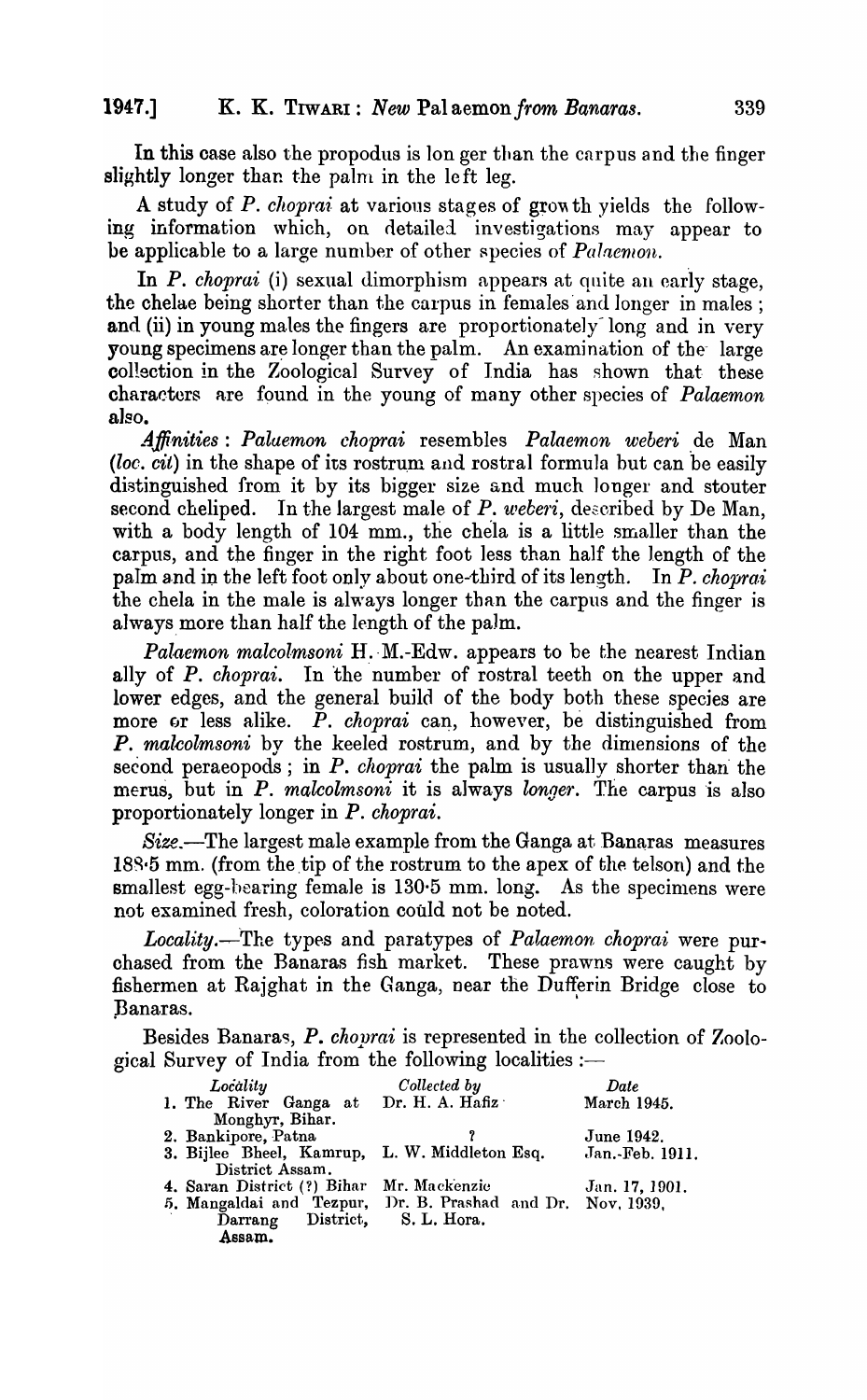*The Types.--Male :--Rostrum* with proximal half strongly keeled, exceeds the antennular peduncle by 4·7 mm., fails to reach the apex of antennal scale, rostral formula  $\frac{9^2+3}{6}$ , first *three* teeth more widely -separated, distal end somewhat upturned. *Second peraeopods* one and

three quarters as long as the body, strong, robust, spinulated, exceeding the antenna} scale by three-fourths the merus.

*ltfeasurements:* Body 175·0 mm.; Carapaee 48·5 mm. ; Rostrum 29·8 mm.

Second peraeor ods-

Ischium Merus Carpus Palm Finger Total length Right 42.9 mm. 71.1 mm. 93.7 mm. 65.2 mm. 36.8 mm. 309.7 mm.<br>Left 42.1 mm. 70.5 mm. 90.2 mm. 62.7 mm. 38.4 mm. 303.9 mm. Left  $42.1 \text{ mm}$ .  $70.5 \text{ mm}$ .  $90.2 \text{ mm}$ .

*Female.-Rostrum* longer than in the male, reaching the apex of the antennal scale; proximal keel somewhat less prominent, rostral formula

 $\frac{10^2+2}{5}$ , somewhat wider gap between the tenth and eleventh tooth, distal

end slightly upturned; *second peraeopod* of right side (left broken) about half as long as the body, exceeds the antennal scale by half of the carpus, weak, feebly spinulated, non-pubescent.

*Measurement8:* Body 116·5 mm.; Carpace 30·0 mm.; Rostrum 22·7 mm.

Ischium Merns Carpus Palm Finger Totallength Second peraeopod, right 14.0 m.m. 12.8 m.m. 18.4 m.m. 9.2 m.m. 7.2 m.m. 61.6 m.m.

Regd. No. C  $\frac{2843}{1}$ , Zoological Survey of India.

## Palaemon lanchesteri de Man.

- *1901. Palaemon paucidens,* Lanchester, *Proc. Zool. Soc. London,* pp. 568-570, pI. xxxiii, fig. 4, (not *P. paucidens,* Hilgendorf, *Sitzber. Ges. naturf. Freunde, Berlin,* Jahrg 1893, p. 155).
- *1911. Palaemon (Eupalaemon) lanchesteri,* de Man, *(nom. nov.* for *P. paucidens.*  Lanchester, *nec.* Hilgendorf.) *Note8 Leyden Mus.* XXXIII, p. 264. footnote.
- *1918. Palaemon lanchesteri,* Kemp, *Mem. As. Soc. Bengal* VI, pp. 257-258.

This species, originally described from Singora, in Malaya, by Lanchester and later on from the Talé Sap, near Lampam, in Siam by Kemp, is recorded from India for the first time. I had the opportunity of examining these prawns from the Baroda State sent to the Survey for identification by Dr. Moses, and from Nagpur preserved in the collections of the Zoological Survey of India. '

The Indian specimens agree in most characters with the description given by Lanchester and Kemp. Still, on comparison with Kemp's specimens from the Talé Sap, they show certain differences which may prove to be of more than.1ocal importance,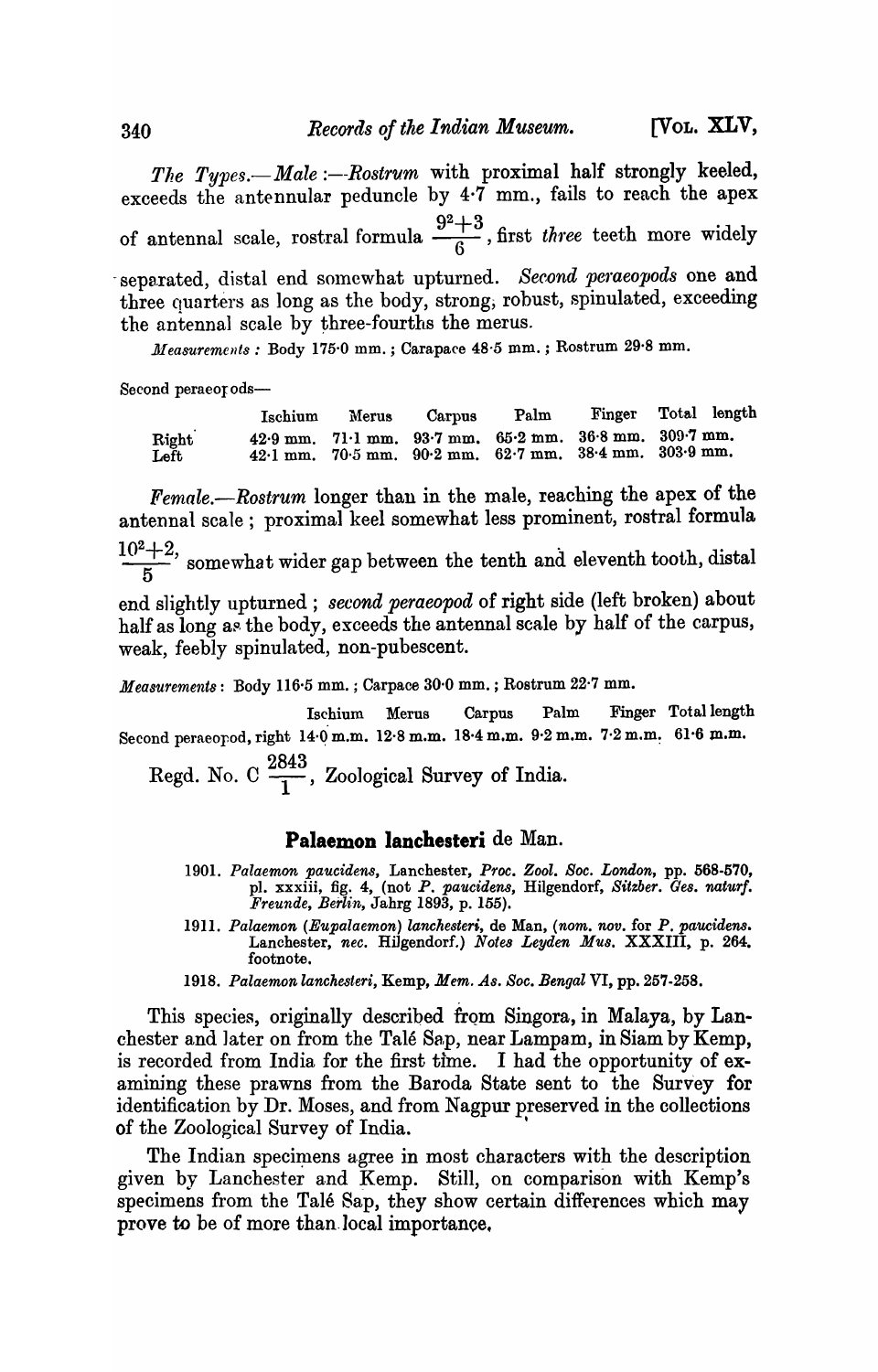The following are the characters in which the Indian specimens differ from the Malayan examples  $:$   $-$ 

1. Rostral formula.—Lanchester gives the rostral formula of Singora  $5-8$ ,  $10$ examples as  $\frac{3}{34}$  (usually  $\frac{3}{34}$ ). The specimens from Baroda have the  $6-9$  ,  $7-8$  ,  $1 \tImes 6-9$ formula  $\frac{1}{4-5}$  (commonly  $\frac{1}{4-5}$ ) and the Nagpur specimens  $\frac{1}{3-5}$  (usually  $\frac{7-8}{4}$ ). Thus the rostral formula of the Indian specimens may be taken as  $\frac{6-9}{3-5}$  (usually  $\frac{7-8}{4-5}$ ) and the total range of variation in the rostral for- $5-9$ mula of P. *lanchesteri* may be represented as  $\frac{1}{3.5}$ .

*2. Carapace.-In* the Baroda examples the carapace is nearly equal to or slightly longer than the rostrum, but in the Nagpur examples it is distinctly longer.

*3. Second peraeopods.-The* Indian examples agree with Lanchester's description and measurements of the second peraeopods, but differ from the Tale Sap specimens. The following are the average percentage lengths of the various segments of the second peraeopod in examples from Malaya, Siam, and India  $:$ ---

|          |                      | Merus     | Carpus   | Palm      | Finger  |
|----------|----------------------|-----------|----------|-----------|---------|
| Singora  | $\ddot{\phantom{a}}$ | $28 - 57$ | 40.00    | 18.57     | 13.00   |
| Talé Sap | $\bullet$            | 29.20     | 44.00    | $15 - 20$ | 11.50   |
| Baroda   | $\bullet\bullet$     | 27.88     | $-40.46$ | 18.56     | 12.87   |
| Nagpur   | $\bullet$            | $28 - 47$ | 39.00    | $17 - 80$ | $13-40$ |

The above measurements show that in Kemp's examples from 'the Talé Sap, the carpus is proportionately longer, whereas the palm is shorter. Kemp had also noticed this difference. (Table 2 on page 345 gives measurements of the joints of second peraeopods in some specimens from Nagpur and Baroda).

4. Eggs.-Lanchester has not given the size of eggs in the Singora examples. According to Kemp the eggs in Talé Sap examples measure 1.05 mm.  $\times$ 0.78 mm. The Indian specimens have bigger eggs varying from 1·20 mm.-l·64 mm. in longer diameter and 1·00 mm.-1·24 mm. in the shorter diameter.

5. Size.-The Indian specimens are slightly bigger in size than those from Malaya and Siam.

Affinities.—Lanchester doubted the validity of his species (P. pauci*dens)* and he thought it might prove to be a young stage of *P. idae* Heller. It is now certain that *P. lanchesteri* is distinct from *P. idae,* from whom it differs in size, rostral formula and proportions of second peraeopods. Even in very young examples of *P. idae* the nunlber of teeth on the upper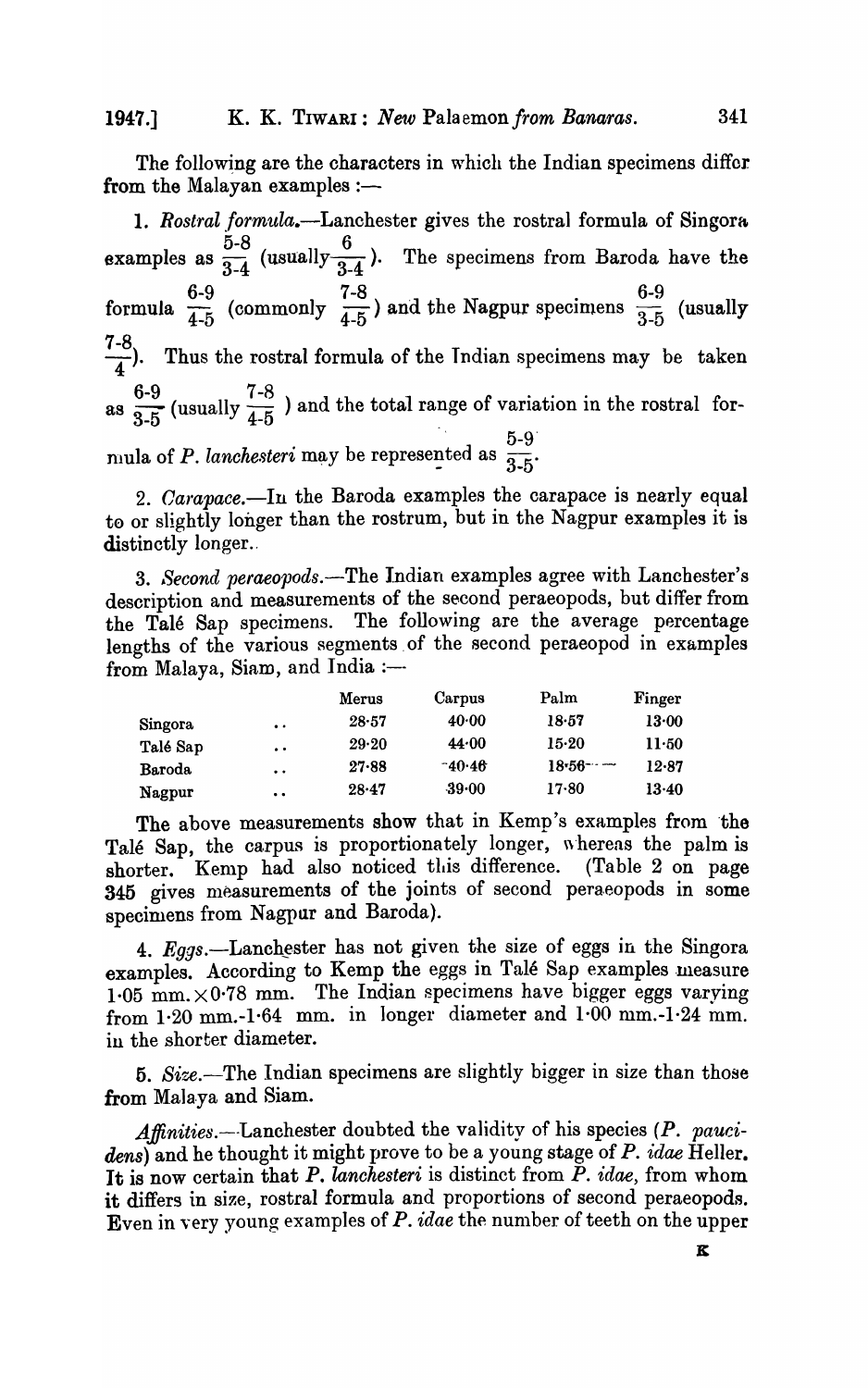edge of rostrum is usually much more than in *P*, *lanchesteri*, and the chela *is* longer.

*Palaemon dayanus* Henderson has a rostral formula nearly like that of P. lanchesteri but in P. dayanus the chela of the second peraeopods is longer than the carpus and this  $s_t$  ecies shows sexual dimorphism.

Palaemon *talvarae* Blanco<sup>1</sup> from the Philippines does not show sexual dimorphism, and the telson in this species resembles that of P. lanchesteri. It has, however) a different rostral formula and the fingers are as long as the palm.

*Palaemon lamarrei* H. M.-Edw. also appears to be a close ally of  $P$ . *lanchesteri.* Both these species are primitive in as much as they do not show any sexual dimorphism; in both of them the second peraeopods of male are slender, and the carpus is much longer than the chela.

P. *lamarrei*, however, differs from P. *lanchesteri* in having a longer rostrum with a larger number of ventral teeth. The carpus of the second peraeopods of P. *lamarrei* is proportionately longer and in this respect it resembles the examples of P. *lanchesteri* from the Tale Sap.

*Distribution.*-The record of this Malayan species from the Satpura Trend of Mountains (Nagpur and Baroda) is of special interest. In the case of hill-stream fishes, Hora<sup>2</sup> has adduced evidence to show that waves of migration of Malayan fauna passed over the Eastern Himalayas. and Assam Hills to the Satpura Trend of Mountains and thence to the Western Ghats and the extreme south of India. The discontinuous distribution of *Palaemon lanchesteri* lends support to the *l*<sub>Pp(</sub> thesis advanced by Hora.

<sup>&</sup>lt;sup>1</sup> Blanco, G. J., *Philippine Jour. Sci.* LXIX, pp. 168-169, pl. *ii*, (1939).

 $^2$  Hora, S. L., *Proc. Nat. Inst. Sci. India* X, pp. 423-439 (1944). (See iist of **nefere**nces for earlier literature).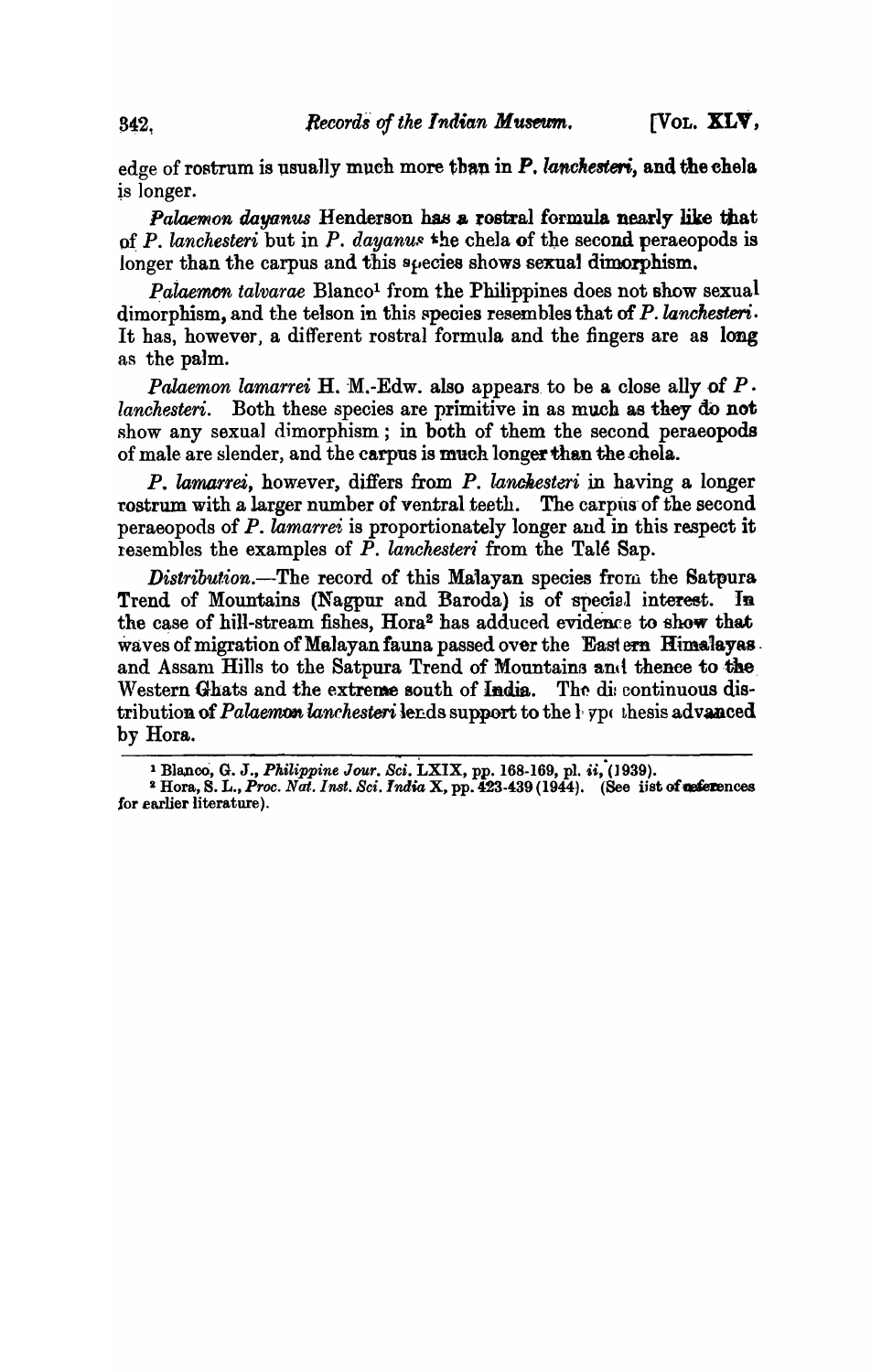|                   |          |                                                 | Total length | Length of            | Length of           |                                               |                      | Second Peraeopods    |                         |                      |                      |
|-------------------|----------|-------------------------------------------------|--------------|----------------------|---------------------|-----------------------------------------------|----------------------|----------------------|-------------------------|----------------------|----------------------|
| No.               | Sex      | Rostral formula                                 | of the body  | carapace             | rostrum             | Total length                                  | Ischium              | Merus                | Carpus                  | Palm                 | Finger               |
| $\mathbf{1}$      | 3        | $\frac{(2)}{9+3}$<br>6                          | 188.5        | 47.0                 | 31.0                | $\overline{B}$<br>$307 - 2$<br>$301 - 1$<br>L | $40-3$<br>39.7       | $70 - 8$<br>70.0     | 93.8<br>$90-1$          | $65 - 5$<br>$62 - 9$ | $36 - 8$<br>$38 - 4$ |
| $\mathbf{z}$      | 3        | $\overset{(2)}{9+2}$<br>$\overline{\mathbf{4}}$ | $186 - 5$    | 45.7                 | 32.1                | $\mathbf{R}$<br>$306 - 0$<br>ίr<br>$318 - 7$  | $39-1$<br>40.5       | $67 - 8$<br>$69 - 6$ | $89-0$<br>95.5          | $69 - 7$<br>$70 - 0$ | 40.4<br>$43 - 1$     |
| 3                 | 8        | $_{10+1}^{(2)}$<br>5 <sup>5</sup>               | $178 - 0$    | 45.0                 | $28 - 8$            | $260 - 4$<br>ſL<br>$\mathbf{R}$<br>$284 - 5$  | $36 - 3$<br>40.0     | $58 - 4$<br>63.8     | 75.9<br>86.4            | 53.8<br>59.3         | $35 - 4$<br>$35-0$   |
| $\cdot$           | ්        | $_{10+2}^{(2)}$<br>$\overline{\mathbf{4}}$      | 177.0        | $\ddot{\phantom{0}}$ | $\bullet$ $\bullet$ | L<br>$288 - 3$                                | $40 - 0$             | $65 - 0$             | 86.8                    | $61-1$               | $35 - 4$             |
| 5                 | ර        | $^{(2)}_{10+1+1}$<br>5 <sup>5</sup>             | $176 - 2$    | 44.4                 | $30-0$              | r R<br>$200 - 4$<br>$\lfloor$ L<br>$202 - 8$  | 32.0<br>$33-0$       | $42-5$<br>42.2       | 51.5<br>53.8            | 45.0<br>44.0         | 29.4<br>29.8         |
| 6                 | 3        | $8 + 1 + 1$<br>$4+(2)$                          | 174.0        | $\bullet$ $\bullet$  | $\ddotsc$           | $\mathbf{R}$<br>$251 - 9$<br>ίı<br>243.5      | $34 - 7$<br>$33 - 0$ | $56-1$<br>55.0       | 74.2<br>$69 - 0$        | $53-3$<br>54.9       | 33.3<br>$31-6$       |
| 7                 | <b>ි</b> | (2)<br>$10+1$<br>5 <sub>1</sub>                 | $173 - 1$    | 43.5                 | $28 - 5$            | $\overline{B}$<br>247.7<br>ίL<br>$252 - 5$    | $37 - 3$<br>$36 - 7$ | 55.7<br>$56-8$       | 71.4<br>$-7.0$          | 51.7<br>53.8         | 31.6<br>$33-2$       |
| 8                 | <b>3</b> | (3)<br>$11 + 1$<br>5 <sup>1</sup>               | 168.5        | $38 - 3$             | 28.8                | fR<br>$220 - 6$<br>$\mathbf{L}$<br>$225 - 7$  | $30-6$<br>30.7       | 47.0<br>48.3         | 63.2<br>64.9            | 52.0<br>63.0         | 27.8<br>$28 - 8$     |
| $\mathbf{9}$<br>Ħ | <b>3</b> | $10 + 1$<br>$\overline{\mathbf{4}}$             | 166.0        | $\sim$ $\sim$        | $\cdot$ .           | f R<br>216.2<br>$\lfloor$ L<br>$227 - 0$      | $30-0$<br>32.0       | 47.8<br>49.9         | $6^\circ 4$<br>$65 - 6$ | 49.4<br>51.1         | $26 - 6$<br>$28 - 4$ |

TABLE 1.-Measurements of Palaemon choprai; sp. nov., from Banaras, U. P.

 $N.B.$  (i) All measurements are taken in millimeters.<br>(ii) The abbreviations  $R$  and  $L$  denote the peraeopod of right and left sides respectively.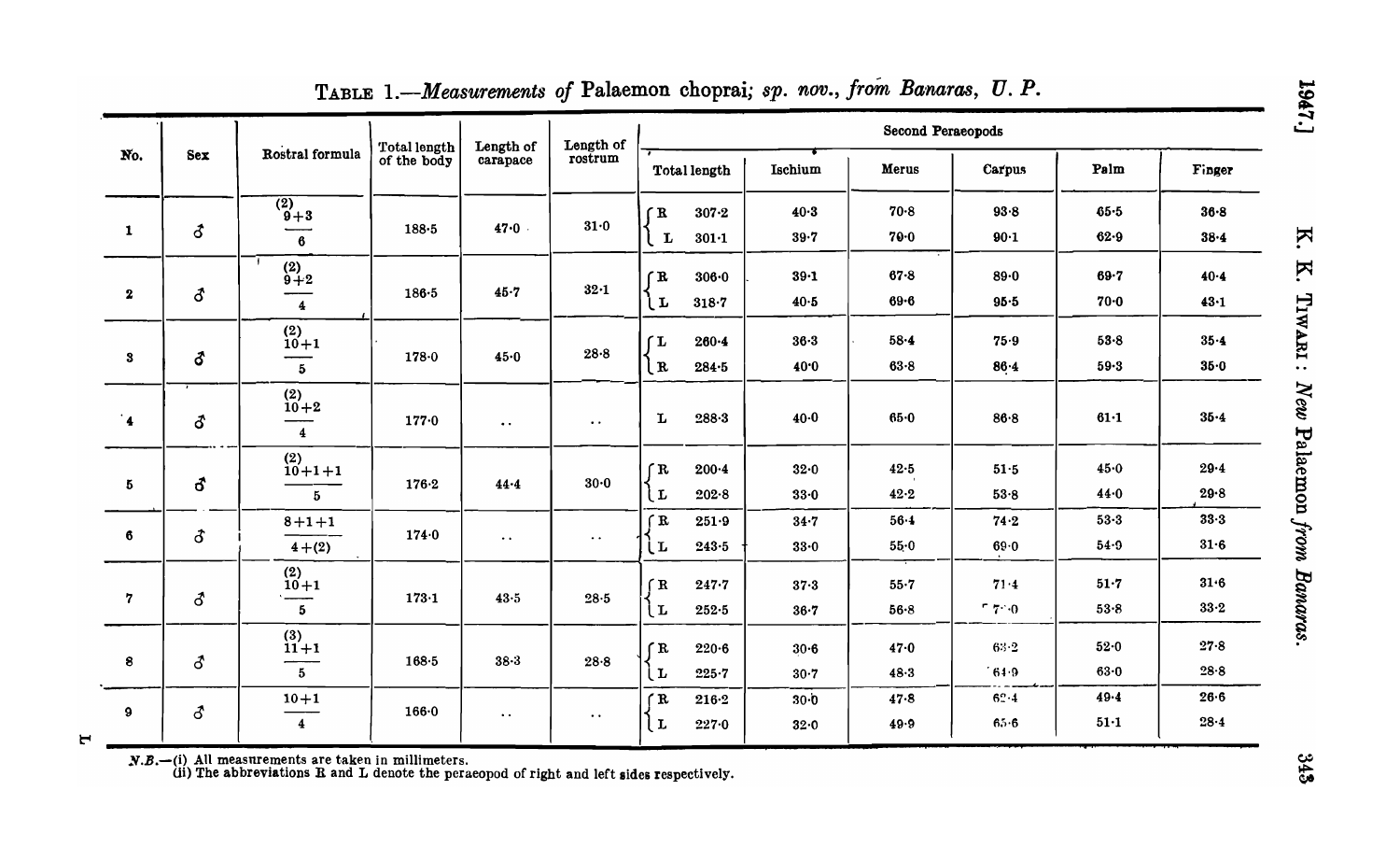| No. | Total length<br>Rostral formula<br><b>Sex</b> |                                           | Length of | Length of | Second Peraeopods |                                         |                  |                   |                      |              |                  |  |  |
|-----|-----------------------------------------------|-------------------------------------------|-----------|-----------|-------------------|-----------------------------------------|------------------|-------------------|----------------------|--------------|------------------|--|--|
|     |                                               | of the body                               | carapace  | rostrum   | Total length      | Ischium                                 | Merus            | $C_{\alpha}$ rpus | Palm                 | Finger       |                  |  |  |
| 10  | <b>ි</b>                                      | $^{(2)}_{10+1}$<br>___<br>5               | $164 - 0$ | $38 - 5$  | 29.5              | $\mathbf{R}$<br>215.3<br>215.5<br>L     | $30 - 2$<br>31.0 | 47.0<br>$46 - 7$  | $62 - 6$<br>$62 - 5$ | 46.5<br>46.6 | 29.0<br>$28 - 7$ |  |  |
| 11  | $\varphi$ (egg-bear-<br>ing)                  | $_{10+2}^{(2)}$<br>6                      | $130 - 5$ | $28 - 2$  | $26 - 8$          | $60 - 6$<br>$\mathbf{R}$<br>$60-9$<br>L | 15.0<br>14.9     | 12.2<br>12.3      | $18 - 1$<br>$18 - 3$ | 8.7<br>8.7   | 6.6<br>$6-7$     |  |  |
| 12  | 3<br>$^{\bullet}$                             | $^{(2)}_{10+2}$<br>___<br>$5\overline{6}$ | $129 - 5$ | $28 - 8$  | 24.6              | $\mathbf R$<br>$62 - 7$<br>82.8<br>L    | 14.8<br>$15 - 0$ | 13.0<br>13.0      | $18-6$<br>$18 - 4$   | 9:1<br>9.3   | $7 - 2$<br>7.1   |  |  |

TABLE 1.-Measurements of Palaemon choprai, sp. nov., from Banaras, U. P.-contd.